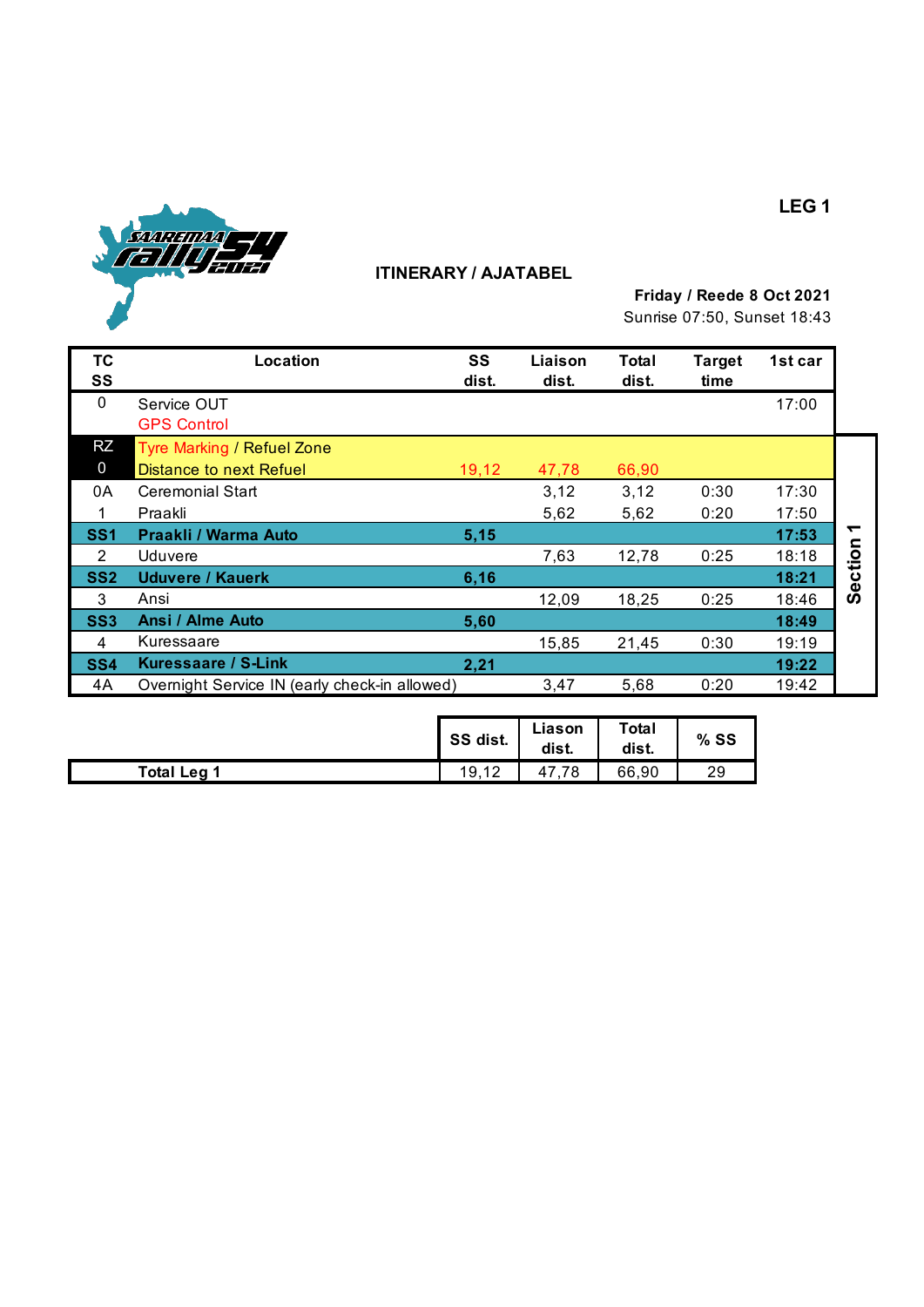

### **ITINERARY / AJATABEL**

## **Saturday / Laupäev 9 Oct 2021** Sunrise 07:52, Sunset 18:41

| <b>TC</b><br>SS | Location                                  | SS<br>dist. | Liaison<br>dist. | <b>Total</b><br>dist. | <b>Target</b><br>time | 1st car |                          |
|-----------------|-------------------------------------------|-------------|------------------|-----------------------|-----------------------|---------|--------------------------|
| 4B              | Service OUT                               |             |                  |                       |                       | 07:00   |                          |
| <b>RZ</b>       | Tyre marking / Refuel Zone                |             |                  |                       |                       |         |                          |
| $\mathbf{1}$    | <b>Distance to next Refuel</b>            | 18,85       | 60,22            | 79,07                 |                       |         |                          |
| $5\phantom{.0}$ | Kaugatoma 1                               |             | 25,43            | 25,43                 | 0:30                  | 07:30   |                          |
| SS <sub>5</sub> | Kaugatoma 1 / Nordauto                    | 9,80        |                  |                       |                       | 07:33   |                          |
| 6               | Atla 1                                    |             | 23,35            | 33,15                 | 0:35                  | 08:08   |                          |
| <b>SS6</b>      | Atla 1 / Muhu T&T                         | 9,05        |                  |                       |                       | 08:11   | Section <sub>2</sub>     |
| <b>RZ</b>       | <b>Remote Refuel Zone</b>                 |             |                  |                       |                       |         |                          |
| $\overline{2}$  | <b>Distance to next Refuel</b>            | 12,81       | 52,31            | 65,12                 |                       |         |                          |
| $\overline{7}$  | Abula                                     |             | 23,62            | 32,67                 | 0:40                  | 08:51   |                          |
| SS7             | Abula / Honda                             | 10, 16      |                  |                       |                       | 08:54   |                          |
| 8               | Oriküla 1                                 |             | 25,22            | 35,38                 | 0:37                  | 09:31   |                          |
| <b>SS8</b>      | Oriküla 1 / Cramo                         | 2,65        |                  |                       |                       | 09:34   |                          |
| 8A              | Regroup & Technical Zone IN               |             | 14,91            | 17,56                 | 0:24                  | 09:58   |                          |
| 8B              | Regroup & Technical Zone OUT / Service IN |             |                  |                       | 0:20                  | 10:18   |                          |
|                 | <b>Service A Kuressaare</b>               |             |                  |                       | 0:45                  |         |                          |
| 8C              | Service OUT                               |             |                  |                       |                       | 11:03   |                          |
| <b>RZ</b>       | Tyre marking / Refuel Zone                |             |                  |                       |                       |         |                          |
| $\mathbf{3}$    | <b>Distance to next Refuel</b>            | 18,85       | 60,22            | 79,07                 |                       |         |                          |
| 9               | Kaugatoma 2                               |             | 25,43            | 25,43                 | 0:30                  | 11:33   |                          |
| SS9             | Kaugatoma 2 / Euronics                    | 9,80        |                  |                       |                       | 11:36   |                          |
| 10              | Atla 2                                    |             | 23,35            | 33,15                 | 0:35                  | 12:11   | $\boldsymbol{\varsigma}$ |
| <b>SS10</b>     | Atla 2 / Pöide Pruulikoda                 | 9,05        |                  |                       |                       | 12:14   | Section                  |
| <b>RZ</b>       | <b>Remote Refuel Zone</b>                 |             |                  |                       |                       |         |                          |
| $\overline{4}$  | <b>Distance to next Refuel</b>            | 24,03       | 60,09            | 84,12                 |                       |         |                          |
| 11              | Kurevere 1                                |             | 21,13            | 30,18                 | 0:38                  | 12:52   |                          |
| <b>SS11</b>     | <b>Kurevere 1 / SARP Online</b>           | 21,38       |                  |                       |                       | 12:55   |                          |
| 12 <sub>2</sub> | Oriküla 2                                 |             | 35,49            | 56,87                 | 0:57                  | 13:52   |                          |
| <b>SS12</b>     | Oriküla 2 / Ertec Ehitus                  | 2,65        |                  |                       |                       | 13:55   |                          |
| 12A             | Regroup & Technical Zone IN               |             | 14,91            | 17,56                 | 0:25                  | 14:20   |                          |
| 12B             | Regroup & Technical Zone OUT / Service IN |             |                  |                       | 0:20                  | 14:40   |                          |

|                  | SS dist.  | Liason<br>dist. | Total<br>dist. | $%$ SS |
|------------------|-----------|-----------------|----------------|--------|
| <b>Section 2</b> | 31<br>.66 | 112,53          | 144.19         | າາ     |
| <b>Section 3</b> | 42.88     | 120.31          | 163.19         | 26     |